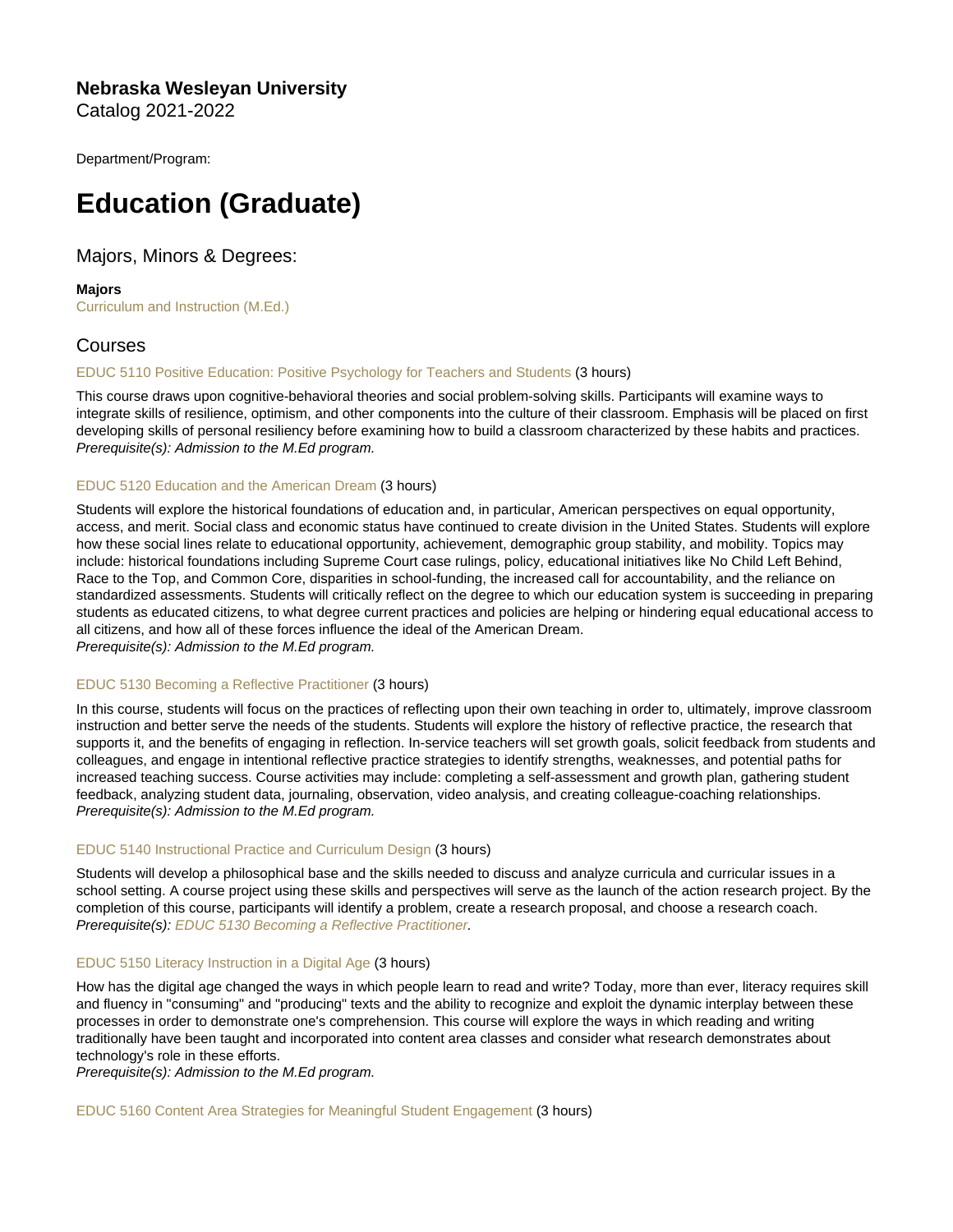This course introduces theory and instructional strategies for learning written and oral texts across academic disciplines in order to increase student participation and enhance learning. Emphasis is placed upon being reflective, scholar-practitioners, utilizing personal past experiences along with professional literature in scaffolding future teaching activities. Critical readings and analysis will encourage this reflective attitude to embrace professional educator development while creating interdisciplinary lessons and activities.

Prerequisite(s): Admission to the M.Ed program.

#### [EDUC 5210 The Challenge and Opportunity of Diversity](https://catalog.nebrwesleyan.edu/node/362944) (3 hours)

This course examines the cultural, social, historical and personal factors that interact with the educational environment and impact student experience, opportunity and success in school settings. While exploring issues such as poverty, ethnicity, race, and gender, students will learn how schools in general, and teachers in particular, include or exclude students. Participants will critically examine institutional policies and paradigms and learn how to create healthy, academically rigorous, and inclusive environments where all students can find success. This course could include practicum experiences. Prerequisite(s): [EDUC 5140 Instructional Practice and Curriculum Design](https://catalog.nebrwesleyan.edu/cc/2021-2022/course/362898) or permission of the program director.

#### [EDUC 5220 Reaching All Learners](https://catalog.nebrwesleyan.edu/node/362945) (3 hours)

In the first half of this course, students will explore the concept of resilience as a process of adapting to and thriving in adverse and stressful conditions. The course will utilize current research, teaching strategies, and the ACES (Adverse Childhood Experiences) curriculum to learn how to effectively create a trauma sensitive classroom. The second half of the course will explore best practices with regard to teaching both high ability and special needs students. Throughout the course, students will review and learn how to apply resilience skills in a variety of situations. Students will explore how to promote, instill and encourage resilience in their classrooms.

Prerequisite(s): [EDUC 5110 Positive Education: Positive Psychology for Teachers and Students](https://catalog.nebrwesleyan.edu/cc/2021-2022/course/362895) or permission of the program director.

#### [EDUC 5230 The Psychology of Teaching and Learning](https://catalog.nebrwesleyan.edu/node/362951) (3 hours)

During this course, we will discuss these psychological principles and theories, focusing on how the principles/theories could be used to help teachers help students reach their learning goals. The course will end with a final project. Students will choose several psychological principles and design a presentation that communicates how and why they will use these principles in their classrooms.

Prerequisite(s): [EDUC 5130 Becoming a Reflective Practitioner](https://catalog.nebrwesleyan.edu/cc/2021-2022/course/362897) and [EDUC 5140 Instructional Practice and Curriculum Design](https://catalog.nebrwesleyan.edu/cc/2021-2022/course/362898) or the approval of the M.Ed. program director.

#### [EDUC 5240 Classroom Assessment and Instructional Decisions](https://catalog.nebrwesleyan.edu/node/362950) (3 hours)

This course examines assessment principles related to classroom assessments. Large-scale, classroom, and norm-referenced assessments will be addressed. Discussion topics include assessment development, measurement goals, formative and summative processes, feedback and feedback use, and the relationship between assessment and "rigor." Students (teachers) will learn how classroom assessment practices relate to the goals they have for their students, and how assessments relate to and influence other important learning factors (such as motivation, grading, goal-setting, curriculum development, lesson planning, and communication with parents). For their final project, students will design a classroom assessment and grading system they plan on implementing in a future classroom.

Prerequisite(s): [EDUC 5130 Becoming a Reflective Practitioner](https://catalog.nebrwesleyan.edu/cc/2021-2022/course/362897) and [EDUC 5140 Instructional Practice and Curriculum Design](https://catalog.nebrwesleyan.edu/cc/2021-2022/course/362898) or approval of the M.Ed. program director.

#### [EDUC 5900 Selected Topics](https://catalog.nebrwesleyan.edu/node/361804) (1-4 hours)

A topical course designed to investigate relevant subject matter not included in any standard courses. The title and the content will be determined by current mutual interests of students and faculty. This course may be offered to meet a requirement for a major only by approval of the department chair.

#### [EDUC 5950 Independent Study](https://catalog.nebrwesleyan.edu/node/362942) (1-4 hours)

This is a research course. The student initially meets with the program director to select a study topic and review research methods. At this time the student will be assigned a faculty resource person to guide his or her work and assist in an advisory capacity. A copy of the student's work is filed in the archives for the department. Independent Study may not duplicate courses described in the catalog.

Prerequisite(s): Permission of the program director.

[EDUC 5960 Special Projects](https://catalog.nebrwesleyan.edu/node/362943) (1-4 hours)